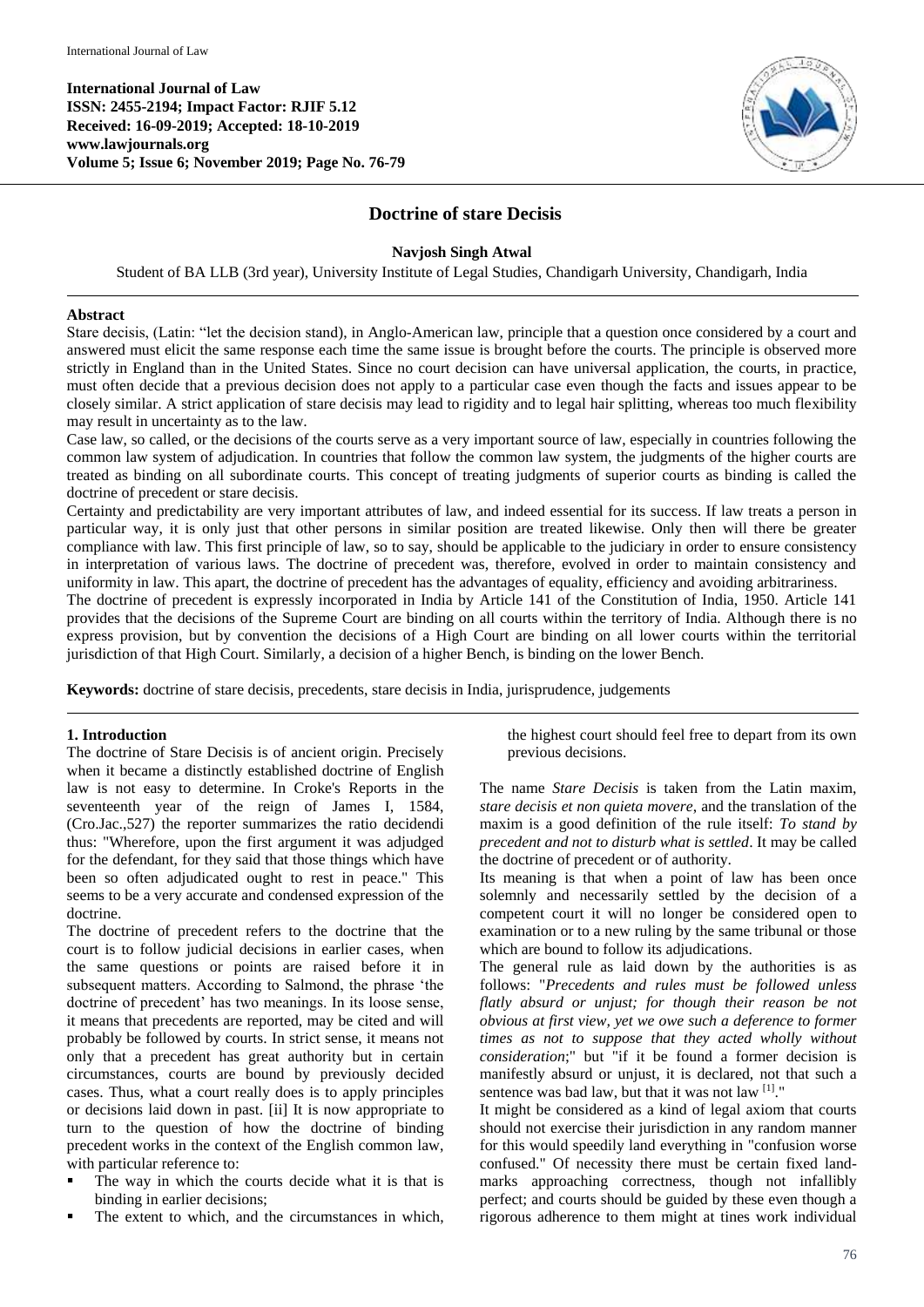hardship. These land-marks are, of course, your decisions serving as precedents not lightly to be changed.

According to Hart and Sacks, stare decisis furthers three primary goals. First, the doctrine promotes private ordering of citizen's affairs by enabling them to plan their social and economic transactions with confidence that they are in compliance with existing law. Stare decisis also encourages private settlement of disputes by discouraging individuals from forum and judge shopping.

Second, stare decisis furthers fair and efficient adjudication by sparing litigants the need to relitigate (and judges the need to reconsider) every issue in every case, and it discourages a rush of litigation whenever a change of personnel occurs on the bench. Third, stare decisis promotes public confidence in the judiciary by providing some constraints on judges power through the obligation to build upon prior decisions in a fashion that may withstand professional criticism<sup>[2]</sup>.[iii]

The doctrine that holdings have binding precedence value is not valid within most civil law jurisdictions as it is generally understood that this principle interferes with the right of judges to interpret law and the right of the legislature to make law. Most such systems, however, recognize the concept of jurisprudence constante which argues that even though judges are independent, they should judge in a predictable and non-chaotic manner. Therefore, judges' right to interpret law does not preclude the adoption of a small number of selected binding.

### **The Doctrine of Stare Decisis**

Stare decisis is a doctrine or rule of the common law there is no doubt, but that it belongs to the common law in any exclusive sense of origin, application or usage is incorrect.

In the first place, it is a rule equally applicable and equally applied in equity as in the common law. Thus Blackstone says, in repelling th e idea that equity consists of the "opinion of the judre":

'The system of our court of equity is an elaborate, connected system governed by established rules and bound down by precedents from which they do not depart although the reason of some of them may perhaps be liable to objection." He adds, "Sometimes a precedent is so strictly followed in equity that a particular judgement founded upon special circumstances gives rise to a general rule [3] ."

The basic reason behind the doctrine of stare decisis is the maintenance of consistency and certainty. Certainty, predictability, and stability in law are considered to be the major objectives of the legal system, and the doctrine of stare decisis aims at achieving these objectives.

Understanding the Notion of Precedent For the common-law mind steeped in the tradition of progressive advancement on a foundation of progressively refined reason, there is a selfevident quality to the notion of precedent. Precedent appeals to primal desires for—and, in a system of laws, justified expectations of—rationality, regularity, and stability [4].

#### **Importance of the Doctrine**

The importance of a strict and rational adherence to the doctrines of adjudged cases is remarkably exemplified in the growth of English Constitutional jurisprudence.

The notion that judges should adhere to authoritative decisions of the past has a deep lineage in America's common-law heritage. After two hundred years of domestic judicial pronouncements on the subject, legal scholars have

had ample source material for examinations of the foundations of stare decisis. The most recognizable value of stare decisis is its ability to enhance stability and consistency across time and similar circumstances.

At its most elemental level, it satisfies the impulse that, all other things being equal, a legal system is better advised to resolve matters firmly and finally than to search for normatively more appealing solutions on a case-by-case basis. In the same vein, adherence to precedent fosters the orderly and efficient administration of justice by discouraging successive reiteration of issues that have already been authoritatively resolved. Finally, stare decisis serves to sustain the public's trust in a principled, lawbound judiciary.

"The principle of precedent is eminently philosophical. The English Constitution would not have developed itself without it. What is called the English Constitution consists of the fundamentals of the English polity laid down in customs, precedents, decisions and statutes; and the common law in it is a far greater portion than the statute  $law"$ <sup>[5]</sup>

In the United States itself, the maintenance of this doctrine is of peculiar importance on account of the deference which we are accustomed to pay to the decisions of the law courts even in cases where their logical correctness is open to doubt.

This recognition of the power and provisions or the judicial tribunals in the guidance and settlement of our civil institutions leads the American citizen to Wield his implicate obedience to their doctrines, even when the decision of a court lays a controlling and shaping hand, not formally perhaps, but, in the necessary deductions from its conclusions, upon the most zealously debated political questions or the most important affairs of government. Then if progress is desirable, if growth of the 7 nation in the perfect development of constitutional government as well as in the stability of its institutions be a desideratum, these objects can certainly not be abstained by a disregard of the principle of Stare Decisis.

The past history declares this truth with unmistakable voice. To appreciate its value, one only has to reflect how seriously the progress of American federalism would have been retarded if the interpretation put upon the Constitution by the Supreme Court in the formative period of our national character had been thought open to contradiction by any and every court.

An objection is sometimes made to the "adherence of courts to musty, mouldy authorities and antique forms and customs, whereby they seem to be wedded to error and absurdities, sanctioned and venerated merely because they have the flavour of age about them, while everything else is revolving in the whirl of progress  $[6]$ ."

# **The Doctrine in India**

The doctrine of stare decisis as is understood today appears to not have existed in India during the ancient or medieval times. It is only with the establishment of British rule in the country that the concept of binding precedent came to be applicable in India. The British Rule led to the hierarchy of courts as well as reporting of decisions, i.e., the two pre conditions for the stare decisis. In 1813, Dorin suggested the adoption of the doctrine of stare decisis in India.

The establishment of British Rule led to the setting up of the Sardar Diwani Adalats and the Supreme Courts at Calcutta,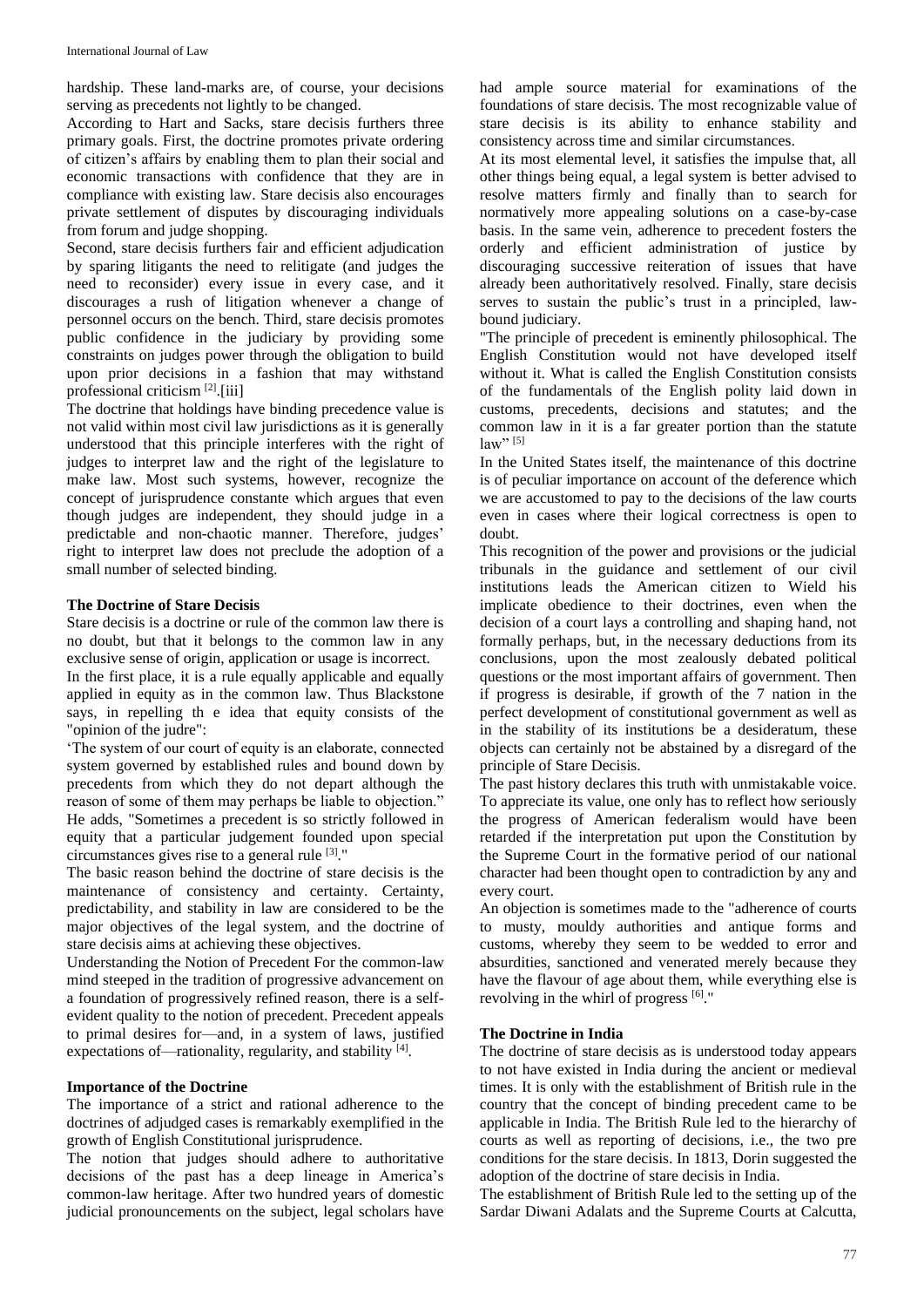Bombay and Madras. In 1861, the high court Act was enacted providing for the establishment of high Courts by issue of letters patent. Such courts had original as well as appellate jurisdiction. A hierarchy of courts was thus established<sup>[7]</sup>.

The Government of India Act, 1935 expressly made the decisions of the Federal court and the Privy Council binding on all Courts in British India and thus gave statutory recognition to the doctrine of stare decisis. The Federal courts were not bound by its own decisions. After independence, the doctrine of precedent continues to be followed in the country.

Article 141 of the Constitution of India makes the 'law declared' by the Supreme Court binding on all courts within the territory in India. The Expression 'law declared' implies the law creating role of the Supreme Court. The Supreme Court is not bound by its own decisions.

In Bengal Immunity Co. v. State of Bihar  $[8]$  the court observed that there is nothing in the Indian constitution that prevent the Supreme Court from departing from its own previous decision if it is convinced of its error and baneful effect on public interest. In so far as high courts are concerned, the decisions of a High Court are binding on all subordinate courts within the jurisdiction of High Court.

## **Does the doctrine 'Subvert' Law?**

The doctrine tends to disfavour legal argument that precedents were wrongly decided, especially if they are precedents established at a higher level in the appeals hierarchy, and to demand the litigants "distinguish" their cases from adverse precedents, arguing that those precedents do not apply to the present case because of elements that make it different from the cases on which the precedents were established. This can be very difficult to do if there are a great many recent cases on the same issues which cover most of the possibilities.

The situation can be made more difficult by the rules of most courts which limit the length of briefs the litigants may file. In working backward through a long line of wrongful precedents, a litigant can reach the length limit before the argument can make it back to the foundations where the chain of precedents began to drift away from its authority in the constitutional enactments.

It is a general maxim that when a point has been settled by decision, it forms a precedent which is not afterwards to be departed from. The doctrine of stare decisis is not always to be relied upon, for the courts find it necessary to overrule cases which have been hastily decided, or contrary to principle. Many hundreds of such overruled cases may be found in the American and English books of reports. Mr. Greenleaf has made a collection of such cases, to which the reader is referred.

This is accomplished by opinions that do not define a set of consistent propositions that extend beyond A. That is, every judge is careful to anticipate all the ways the words of his opinion might be misconstrued to support decisions beyond what is authorized by the constitutional enactments, and in particular, the Constitution<sup>[9]</sup>.

#### **Conclusion**

While statutes and enactments of the legislature lay down the general rules to be applied in the adjudication of disputes between parties, the final authority for the interpretation of those rules are the courts. The doctrine of

stare decisis makes the decisions of courts, usually the higher forums, binding on subordinate courts in cases in which similar or identical questions of law are raised before the court. The application of this doctrine ensures that there is uniformity and certainty in the law. It saves time and efforts of judges and helps in preventing arbitrary action on the part of judges. The doctrine thus ensures that at least over a certain period of time law remain certain and people are able to conduct their business in accordance with the prevalent interpretation of law. The doctrine is thus in the interest of public policy.

In India, the doctrine is constitutionally recognized in respect of the decisions of the Supreme Court which have been declared under Article 141 to be binding on all courts and tribunals in the country. This of course implies that even a single pronouncement of the Supreme Court would be binding on subordinate courts. However, as held in the Bengal Immunity case, the decisions of the Supreme Court are not binding on itself. It is only the reasons for deciding a case i.e., the ratio decidendi of the case which are binding on future courts. There is no definite view as to how the ratio decidendi is to be determined but there are a number of tests for its determination of which some are the material facts test proposed by Prof. Goodhart and the Reversal Test Proposed by Wambaugh.

In order for the doctrine of stare decisis to be applicable, there are two basic prerequisites, first that there must be authentic reporting of decisions of courts. The second requirement is an established hierarchy of courts. The principle that the decisions of higher forums would be binding on lower forums is referred to as vertical stare decisis while that the decisions of forums would be binding on coordinate or coequal benches is known as horizontal stare decisis. The great value of the doctrine of stare decisis is that it provides certainty. While the doctrine of stare decisis is in the interest of public policy, there are number of disadvantages of the doctrine.

In view of the large numbers of pronouncements of the Supreme Court and high courts it is difficult to locate all the precedents. Also, even in case of an erroneous decision, lower forums are bound to follow the decision as precedent. Contrary decisions, of coordinate benches can create confusion for lower forums. Another major disadvantage is that if a strict interpretation is given to this doctrine, and precedents are considered to be binding even on the highest forums, it may hinder the development of law which is necessary with changes in society. Stare decisis is not meant to be an inflexible rule that hinders the development of law.

The Supreme Court appears to have taken this view in the State Of Gujarat vs Mirzapur Moti Kureshi Kassab<sup>[10]</sup> that while stare decisis is ordinarily to be adhered to, precedents can be reconsidered in view of changed circumstances where there are compelling reasons to do so.

Thus, while the doctrine of stare decisis should generally be adhered to, the same should not be interpreted in a manner as to hinder the development of law and the correction of erroneous decisions. At the same time, the power to reconsider decisions cannot be given forum and thus, it is appropriate that the power remains with higher forums to the court that rendered the decision.

#### **References**

- 1. Blackstone's Commentaries, p.69-70
- 2. William M. lile, (1921) Brief Making and The Use of